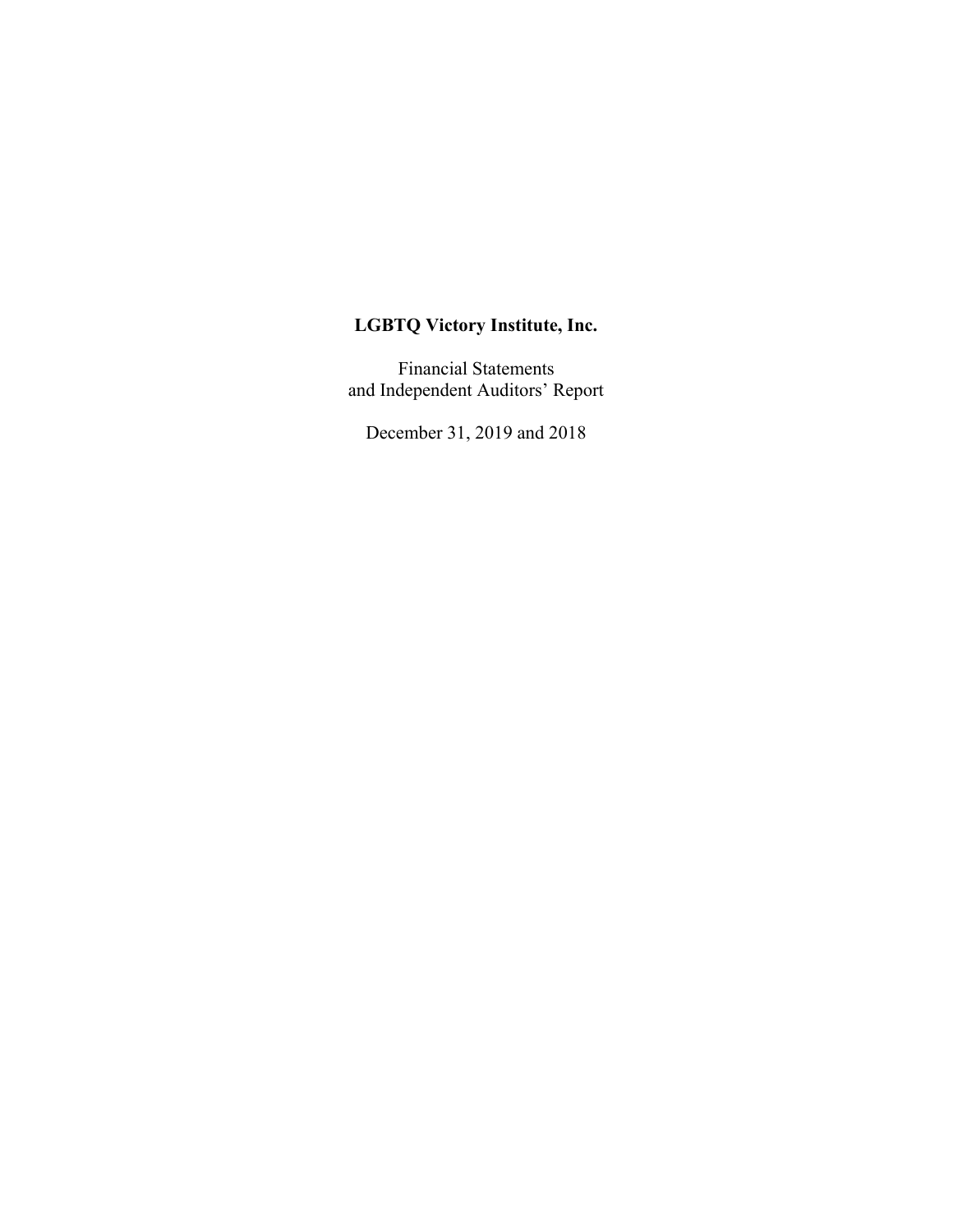Financial Statements December 31, 2019 and 2018

# **Contents**

| <i>Financial Statements</i> |  |
|-----------------------------|--|
|                             |  |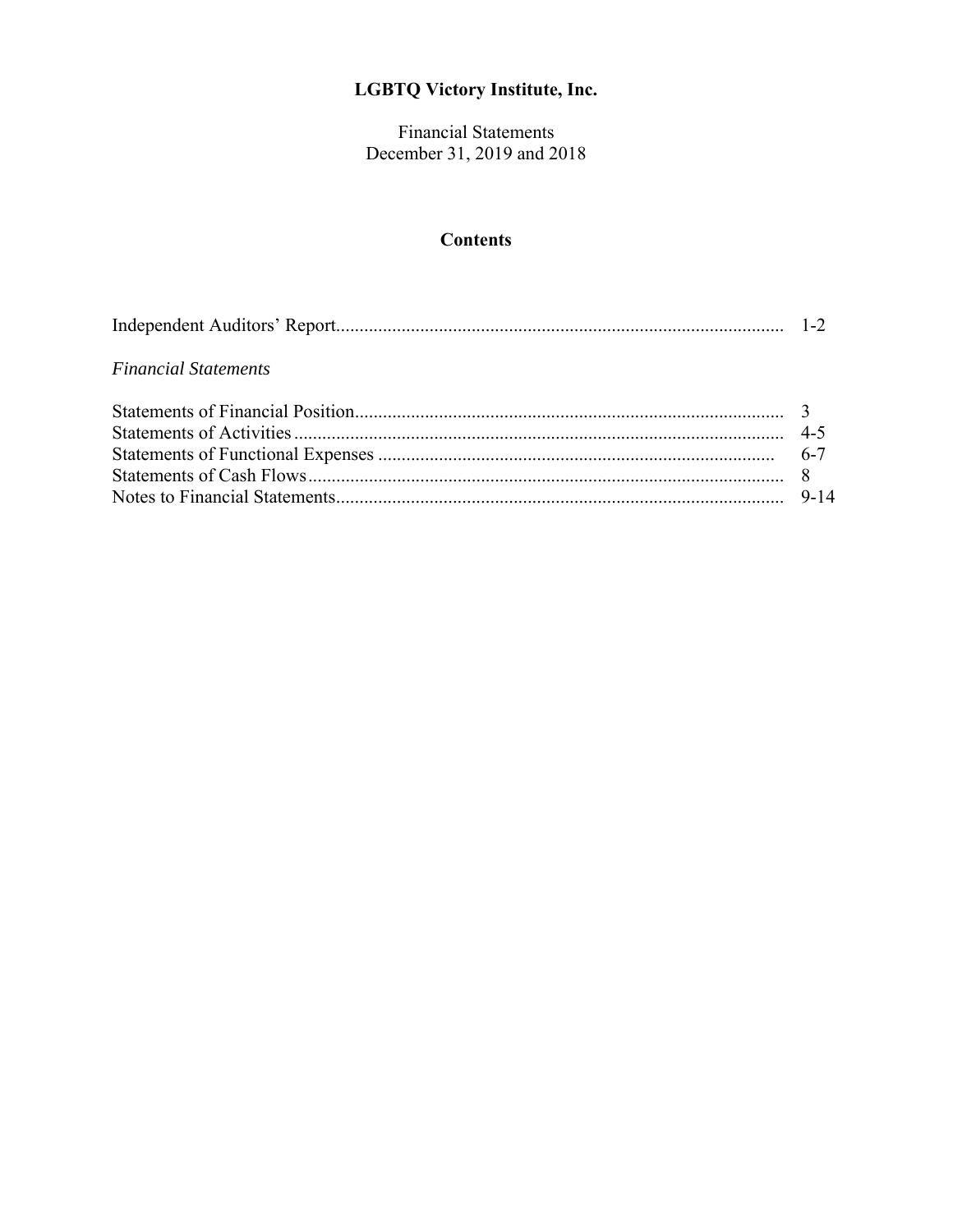

**Rogers & Company PLLC**  Certified Public Accountants

8300 Boone Boulevard Suite 600 Vienna, Virginia 22182

703.893.0300 voice 703.893.4070 facsimile www.rogerspllc.com

# **INDEPENDENT AUDITORS' REPORT**

To the Board of Directors of LGBTQ Victory Institute, Inc.

We have audited the accompanying financial statements of LGBTQ Victory Institute, Inc. ("Victory Institute"), which comprise the statements of financial position as of December 31, 2019 and 2018; the related statements of activities, functional expenses, and cash flows for the years then ended; and the related notes to the financial statements.

#### *Management's Responsibility for the Financial Statements*

Management is responsible for the preparation and fair presentation of these financial statements in accordance with accounting principles generally accepted in the United States of America; this includes the design, implementation, and maintenance of internal control relevant to the preparation and fair presentation of financial statements that are free from material misstatement, whether due to fraud or error.

# *Auditor's Responsibility*

Our responsibility is to express an opinion on these financial statements based on our audits. We conducted our audits in accordance with auditing standards generally accepted in the United States of America. Those standards require that we plan and perform the audit to obtain reasonable assurance about whether the financial statements are free from material misstatement.

An audit involves performing procedures to obtain audit evidence about the amounts and disclosures in the financial statements. The procedures selected depend on the auditor's judgment, including the assessment of the risks of material misstatement of the financial statements, whether due to fraud or error. In making those risk assessments, the auditor considers internal control relevant to the entity's preparation and fair presentation of the financial statements in order to design audit procedures that are appropriate in the circumstances, but not for the purpose of expressing an opinion on the effectiveness of the entity's internal control. Accordingly, we express no such opinion. An audit also includes evaluating the appropriateness of accounting policies used and the reasonableness of significant accounting estimates made by management, as well as evaluating the overall presentation of the financial statements.

We believe that the audit evidence we have obtained is sufficient and appropriate to provide a basis for our audit opinion.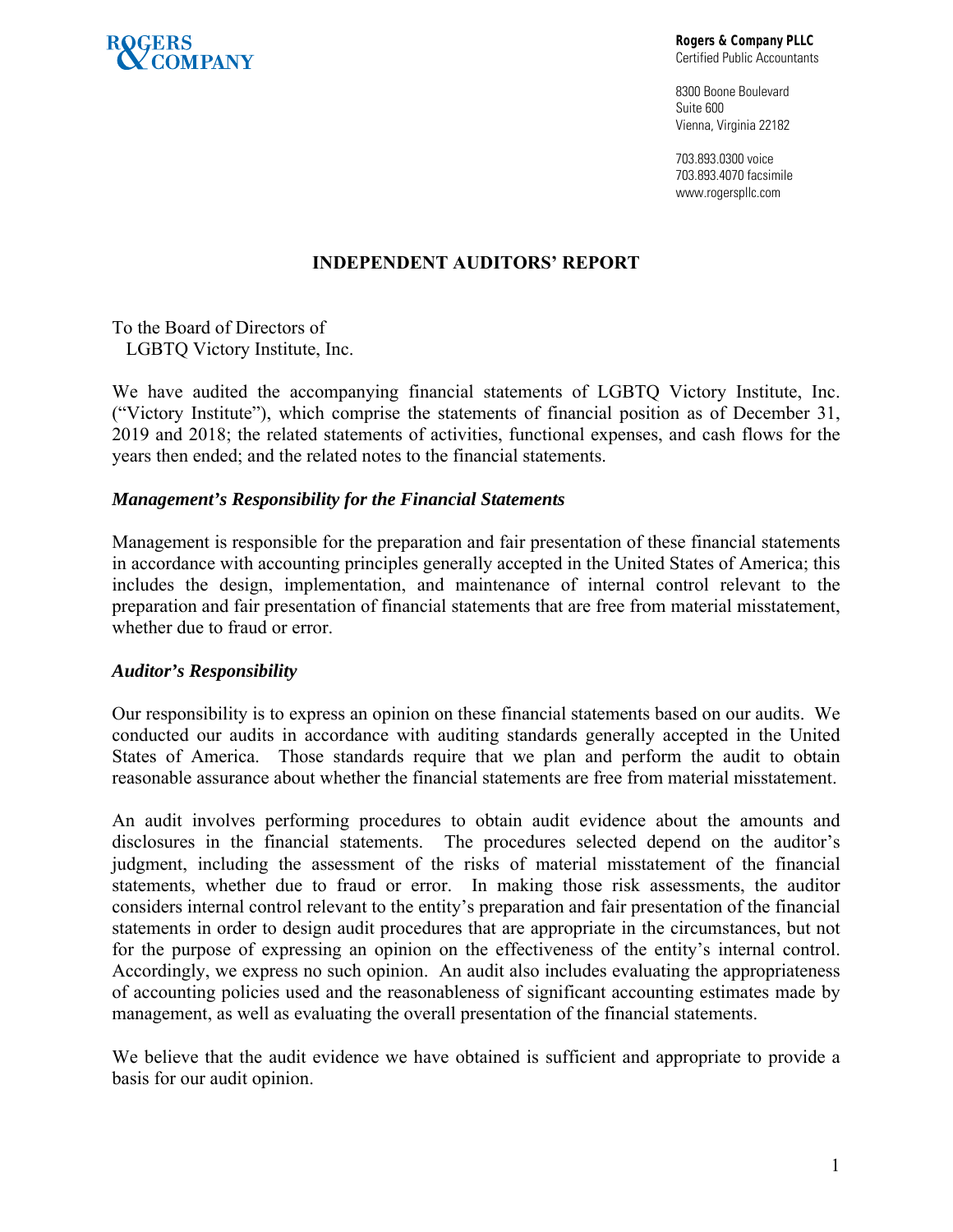

*Opinion* 

In our opinion, the financial statements referred to above present fairly, in all material respects, the financial position of Victory Institute as of December 31, 2019 and 2018, and the changes in its net assets and its cash flows for the years then ended in accordance with accounting principles generally accepted in the United States of America.

Ravers + Commy PLIC

Vienna, Virginia August 11, 2021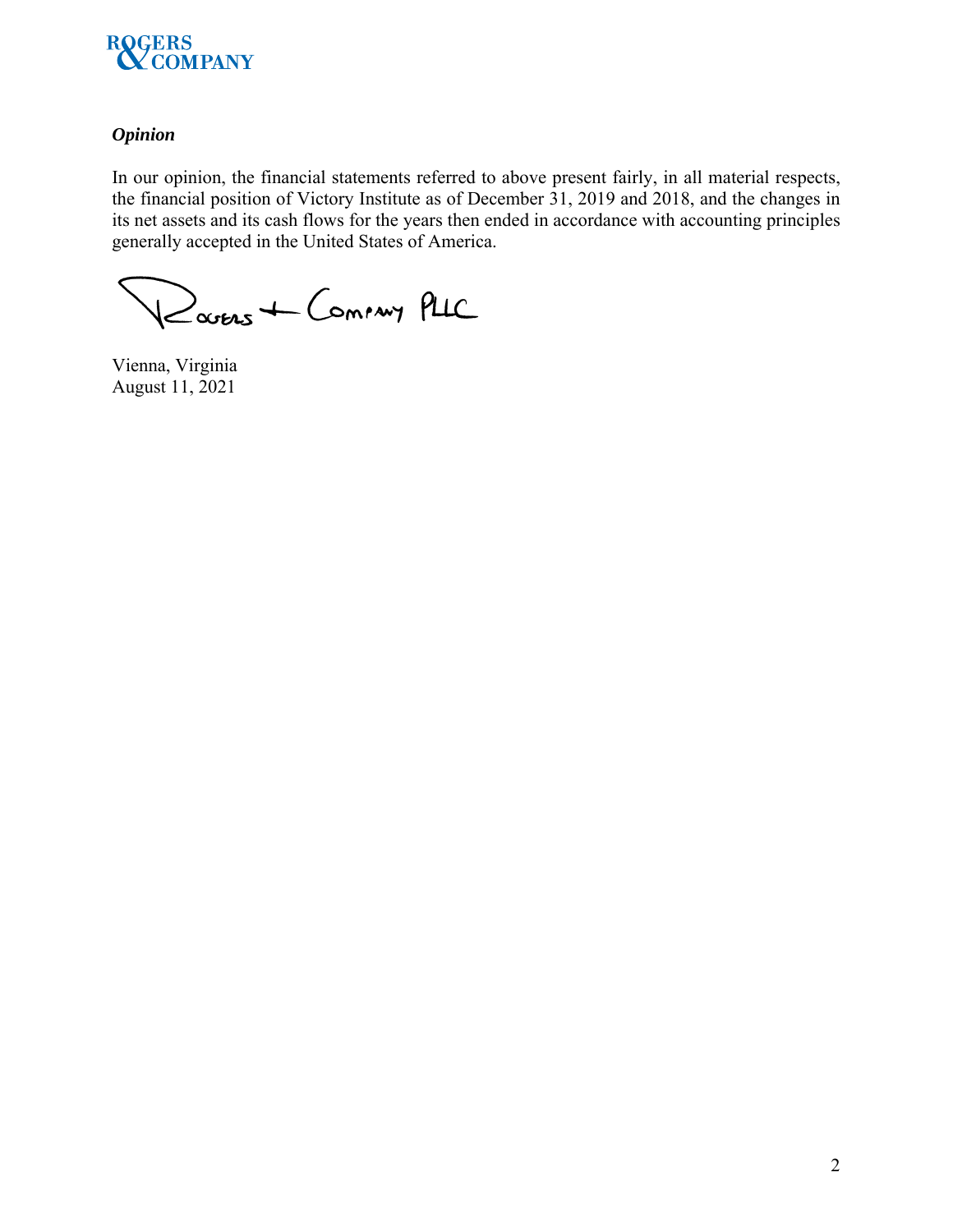# Statements of Financial Position December 31, 2019 and 2018

|                                       |                           | 2019      |                           | 2018    |
|---------------------------------------|---------------------------|-----------|---------------------------|---------|
| <b>Assets</b>                         |                           |           |                           |         |
| Cash                                  | \$                        | 130,941   | \$                        | 592,706 |
| Accounts receivable                   |                           |           |                           | 90,000  |
| Contributions receivable              |                           | 236,274   |                           | 56,418  |
| Prepaid expenses                      |                           |           |                           | 36,845  |
| Total assets                          | <sup>S</sup>              | 367,215   | $\boldsymbol{\mathsf{S}}$ | 775,969 |
| <b>Liabilities and Net Assets</b>     |                           |           |                           |         |
| <b>Liabilities</b>                    |                           |           |                           |         |
| Accounts payable and accrued expenses | \$                        | 119,437   | $\mathcal{S}$             | 317,098 |
| Due to Victory Fund                   |                           | 412,748   |                           | 307,651 |
| <b>Total liabilities</b>              |                           | 532,185   |                           | 624,749 |
| <b>Net Assets (Deficit)</b>           |                           |           |                           |         |
| Without donor restrictions            |                           | (214,970) |                           | 61,220  |
| With donor restrictions               |                           | 50,000    |                           | 90,000  |
| Total net (deficit) assets            |                           | (164,970) |                           | 151,220 |
| Total liabilities and net assets      | $\boldsymbol{\mathsf{S}}$ | 367,215   | \$                        | 775,969 |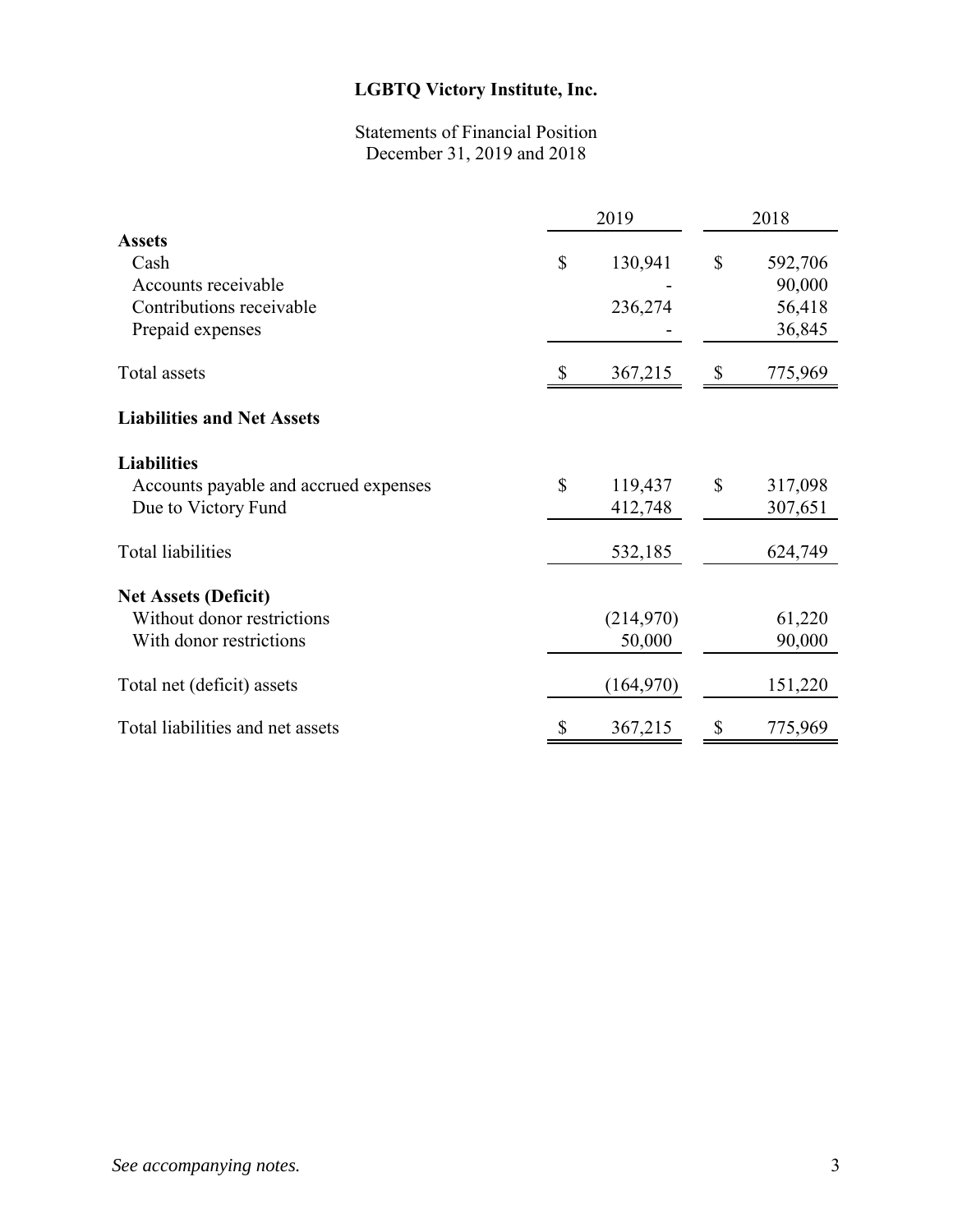# Statement of Activities For the Year Ended December 31, 2019

|                                   | <b>Without Donor</b> |              | With Donor   |              |            |
|-----------------------------------|----------------------|--------------|--------------|--------------|------------|
|                                   |                      | Restrictions | Restrictions |              | Total      |
| <b>Revenue and Support</b>        |                      |              |              |              |            |
| Grants and contributions          | $\mathbb{S}$         | 2,218,665    | \$<br>75,000 | $\mathbb{S}$ | 2,293,665  |
| Training and conferences          |                      | 151,562      |              |              | 151,562    |
| In-kind contributions             |                      | 135,630      |              |              | 135,630    |
| Interest income                   |                      | 18           |              |              | 18         |
| Other income                      |                      | 3,923        |              |              | 3,923      |
| Released from restrictions        |                      | 115,000      | (115,000)    |              |            |
| Total revenue and support         |                      | 2,624,798    | (40,000)     |              | 2,584,798  |
| <b>Expenses</b>                   |                      |              |              |              |            |
| Program services:                 |                      |              |              |              |            |
| Leadership development            |                      | 1,788,105    |              |              | 1,788,105  |
| Training                          |                      | 465,152      |              |              | 465,152    |
| Research and communications       |                      | 245,941      |              |              | 245,941    |
| Total program services            |                      | 2,499,198    |              |              | 2,499,198  |
| Supporting services:              |                      |              |              |              |            |
| Fundraising                       |                      | 314,464      |              |              | 314,464    |
| Management and general            |                      | 87,326       |              |              | 87,326     |
| Total supporting services         |                      | 401,790      |              |              | 401,790    |
| Total expenses                    |                      | 2,900,988    |              |              | 2,900,988  |
| <b>Change in Net Assets</b>       |                      | (276, 190)   | (40,000)     |              | (316, 190) |
| Net Assets, beginning of year     |                      | 61,220       | 90,000       |              | 151,220    |
| Net (Deficit) Assets, end of year | \$                   | (214,970)    | \$<br>50,000 | \$           | (164,970)  |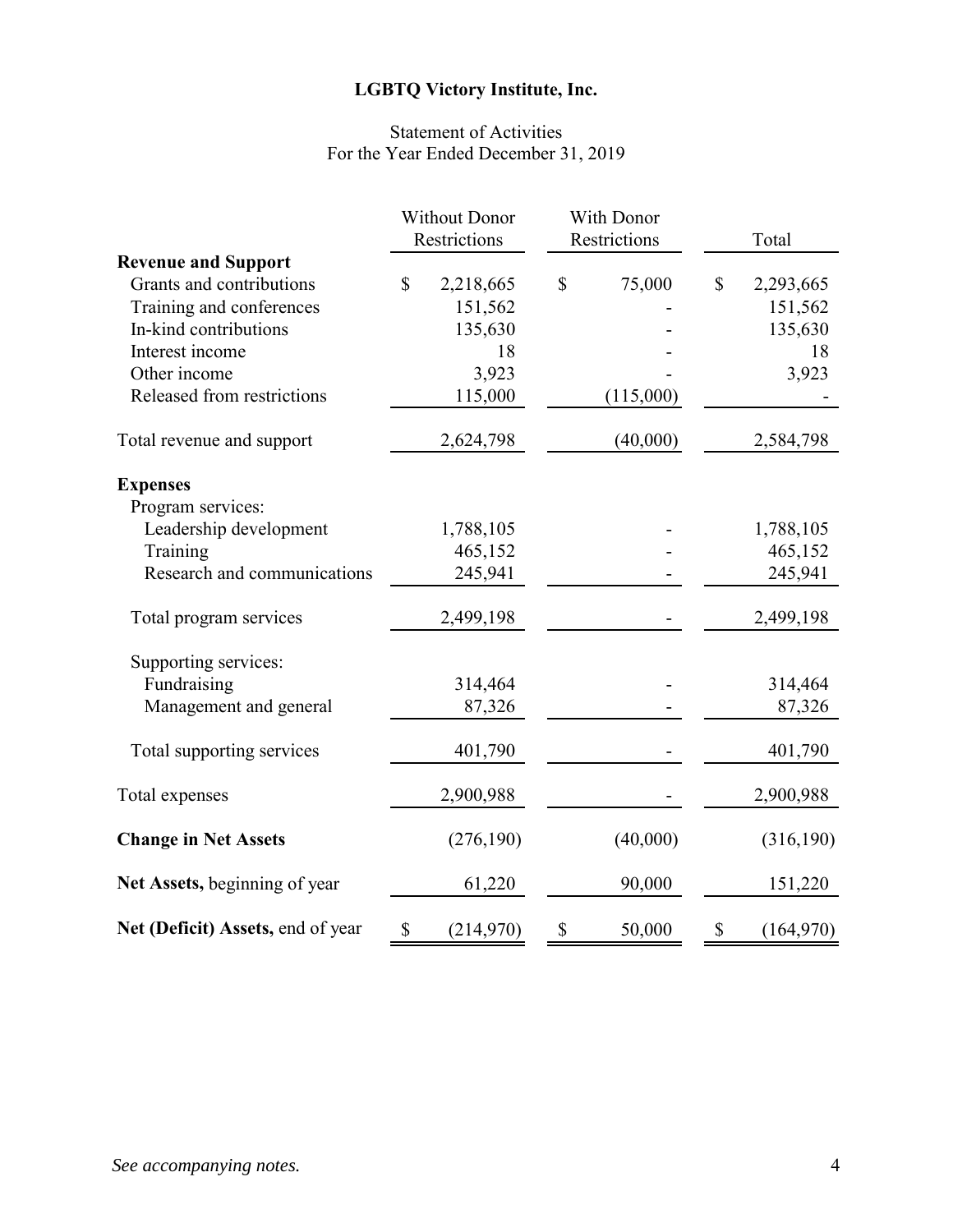# Statement of Activities For the Year Ended December 31, 2018

|                                            | <b>Without Donor</b><br>With Donor |           |              |    |            |
|--------------------------------------------|------------------------------------|-----------|--------------|----|------------|
|                                            | <b>Restrictions</b>                |           | Restrictions |    | Total      |
| <b>Revenue and Support</b>                 |                                    |           |              |    |            |
| Grants and contributions                   | \$<br>1,828,679                    | \$        | 524,592      | \$ | 2,353,271  |
| Training and conferences                   | 96,345                             |           |              |    | 96,345     |
| In-kind contributions                      | 69,600                             |           |              |    | 69,600     |
| Interest income                            | 7                                  |           |              |    |            |
| Other income                               | 4,670                              |           |              |    | 4,670      |
| Released from restrictions                 | 782,892                            |           | (782, 892)   |    |            |
| Total revenue and support                  | 2,782,193                          | (258,300) |              |    | 2,523,893  |
| <b>Expenses</b>                            |                                    |           |              |    |            |
| Program services:                          |                                    |           |              |    |            |
| Leadership development                     | 1,655,821                          |           |              |    | 1,655,821  |
| Training                                   | 329,534                            |           |              |    | 329,534    |
| Research and communications                | 216,676                            |           |              |    | 216,676    |
| Total program services                     | 2,202,031                          |           |              |    | 2,202,031  |
| Supporting services:                       |                                    |           |              |    |            |
| Fundraising                                | 389,862                            |           |              |    | 389,862    |
| Management and general                     | 67,114                             |           |              |    | 67,114     |
| Total supporting services                  | 456,976                            |           |              |    | 456,976    |
| Total expenses                             | 2,659,007                          |           |              |    | 2,659,007  |
| <b>Change in Net Assets</b>                | 123,186                            |           | (258,300)    |    | (135, 114) |
| Net (Deficit) Assets,<br>beginning of year | (61,966)                           |           | 348,300      |    | 286,334    |
| Net Assets, end of year                    | \$<br>61,220                       | \$        | 90,000       | \$ | 151,220    |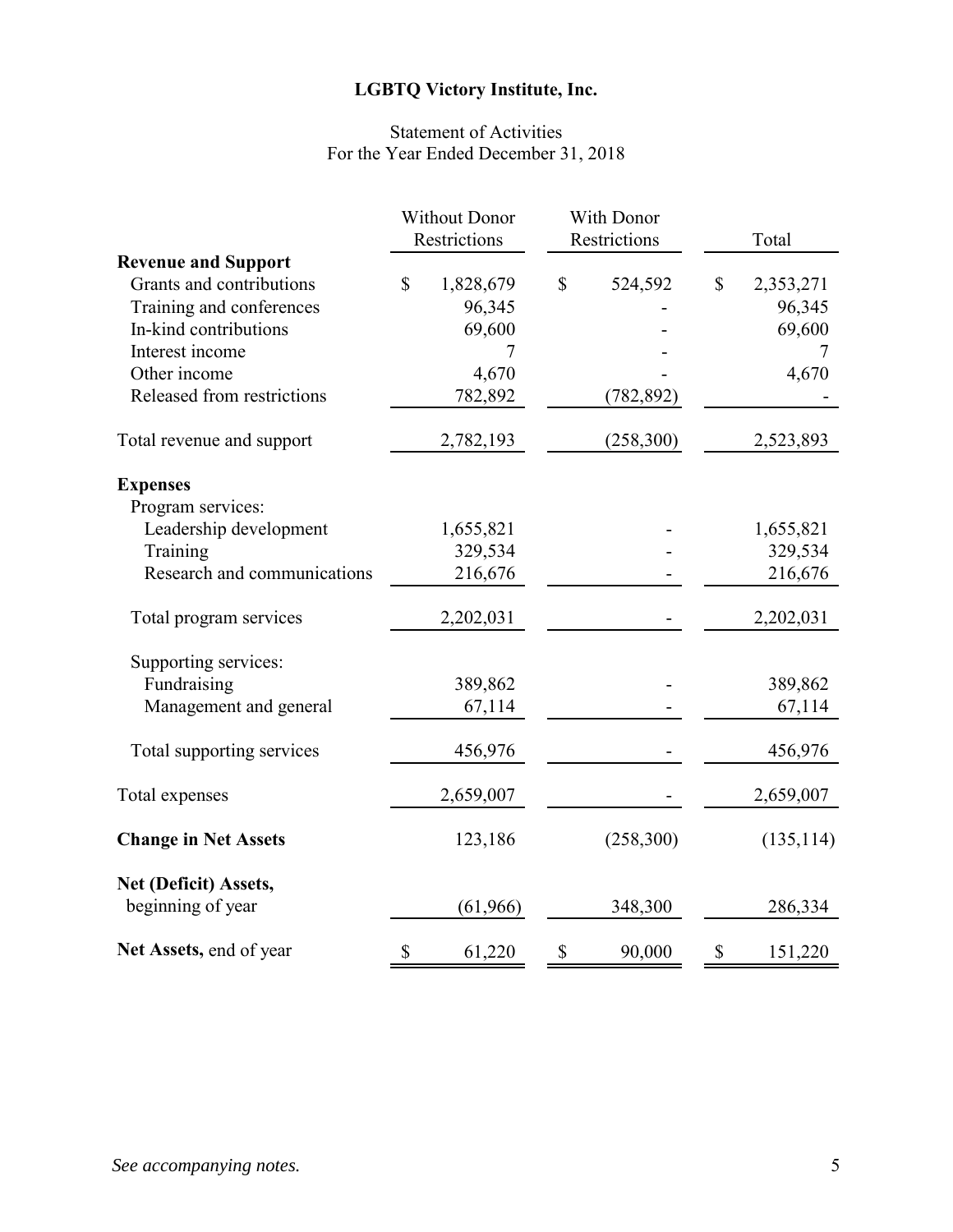# Statement of Functional Expenses For the Year Ended December 31, 2019

|                                   |                            |            | Program Services         | <b>Supporting Services</b> |                  |             |                 |
|-----------------------------------|----------------------------|------------|--------------------------|----------------------------|------------------|-------------|-----------------|
|                                   |                            |            | Research                 | Total                      |                  |             |                 |
|                                   | Leadership                 |            | and Comm-                | Program                    |                  | Management  |                 |
|                                   | Development                | Training   | unications               | Services                   | Fundraising      | and General | Total           |
| Salaries and employee benefits    | 609,116 \$<br>$\mathbb{S}$ | 72,495 \$  | 144,162 \$               | 825,773                    | 212,867 \$<br>S. | 230,969     | 1,269,609<br>S  |
| Accounting and audit fees         |                            |            |                          |                            |                  | 17,552      | 17,552          |
| Professional fees – other         | 18,400                     |            | 13,470                   | 31,870                     |                  | 75,601      | 107,471         |
| Office expenses                   | 5,170                      | 85         | 6,898                    | 12,153                     | 2,650            | 9,430       | 24,233          |
| Travel and meeting                | 62,386                     | 245        | 5,320                    | 67,951                     | 13,933           | 19,139      | 101,023         |
| International partner payments    | 33,985                     |            |                          | 33,985                     |                  |             | 33,985          |
| Tuition                           | 95,610                     |            |                          | 95,610                     |                  |             | 95,610          |
| Program travel                    | 69,542                     | 60,166     | $\overline{\phantom{a}}$ | 129,708                    | 1,400            |             | 131,108         |
| Space rental/catering             | 41,221                     | 230,907    |                          | 272,128                    |                  |             | 272,128         |
| Other program expenses            | 101,527                    | 44,546     | 2,771                    | 148,844                    |                  | 95          | 148,939         |
| Events                            | 437,999                    | 1,076      |                          | 439,075                    | 5,690            | 72          | 444,837         |
| Occupancy costs                   | 71,452                     | 9,023      | 17,460                   | 97,935                     | 25,916           | 21,126      | 144,977         |
| Information technology            | 11,557                     | 1,488      | 3,220                    | 16,265                     | 4,157            | 46,596      | 67,018          |
| Other expenses                    | 25                         |            | 3,007                    | 3,032                      | 8,840            | 30,626      | 42,498          |
| Management and general allocation | 230,115                    | 45,121     | 49,633                   | 324,869                    | 39,011           | (363, 880)  |                 |
| <b>Total Expenses</b>             | 1,788,105 \$               | 465,152 \$ | 245,941<br>-S            | 2,499,198                  | 314,464 \$<br>S. | 87,326      | 2,900,988<br>\$ |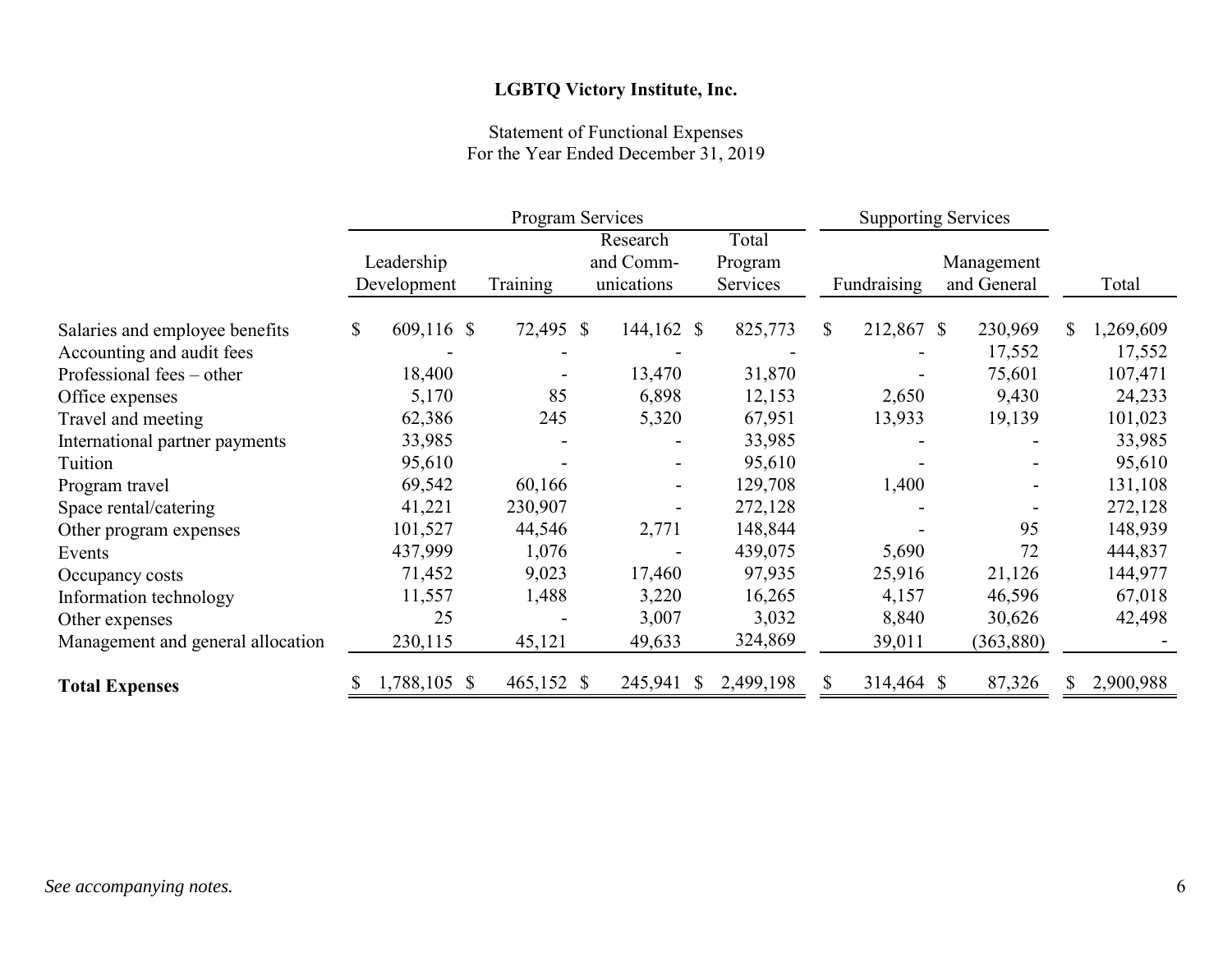# Statement of Functional Expenses For the Year Ended December 31, 2018

|                                   | <b>Program Services</b> |             |               |            |  |                          | <b>Supporting Services</b> |    |             |  |             |                 |
|-----------------------------------|-------------------------|-------------|---------------|------------|--|--------------------------|----------------------------|----|-------------|--|-------------|-----------------|
|                                   |                         |             |               |            |  | Research                 | Total                      |    |             |  |             |                 |
|                                   |                         | Leadership  |               |            |  | and Comm-                | Program                    |    |             |  | Management  |                 |
|                                   |                         | Development |               | Training   |  | unications               | Services                   |    | Fundraising |  | and General | Total           |
| Salaries and employee benefits    | $\mathbb{S}$            | 635,293 \$  |               | 57,792 \$  |  | 141,253 \$               | 834,338                    | \$ | 197,898 \$  |  | 182,870     | \$<br>1,215,106 |
| Professional fees – other         |                         | 4,380       |               |            |  | 870                      | 5,250                      |    | 52,000      |  | 59,666      | 116,916         |
| Office expenses                   |                         | 2,388       |               | 313        |  | 6,268                    | 8,969                      |    | 4,271       |  | 10,534      | 23,774          |
| Travel and meeting                |                         | 18,939      |               | 1,693      |  | 1,758                    | 22,390                     |    | 23,638      |  | 30,635      | 76,663          |
| Tuition                           |                         | 96,600      |               |            |  |                          | 96,600                     |    |             |  |             | 96,600          |
| Program travel                    |                         | 32,326      |               | 63,108     |  |                          | 95,434                     |    | 400         |  |             | 95,834          |
| Space rental/catering             |                         | 34,707      |               | 151,895    |  | $\overline{\phantom{0}}$ | 186,602                    |    | 3,375       |  |             | 189,977         |
| Other program expenses            |                         | 60,482      |               | 27,412     |  | 1,398                    | 89,292                     |    |             |  |             | 89,292          |
| Events                            |                         | 437,754     |               |            |  |                          | 437,754                    |    |             |  |             | 437,754         |
| Occupancy costs                   |                         | 77,630      |               | 7,421      |  | 17,616                   | 102,667                    |    | 23,877      |  | 22,422      | 148,966         |
| Information technology            |                         | 12,483      |               | 1,182      |  | 3,490                    | 17,155                     |    | 3,917       |  | 51,720      | 72,792          |
| Other expenses                    |                         | 1,894       |               | 78         |  | 1,381                    | 3,353                      |    | 20,669      |  | 5,354       | 29,376          |
| Management and general allocation |                         | 188,382     |               | 18,640     |  | 42,642                   | 249,664                    |    | 59,817      |  | (309, 481)  |                 |
| <b>Total Expenses</b>             |                         | 1,655,821   | $\mathcal{S}$ | 329,534 \$ |  | 216,676 \$               | 2,202,031                  |    | 389,862 \$  |  | 67,114      | \$<br>2,659,007 |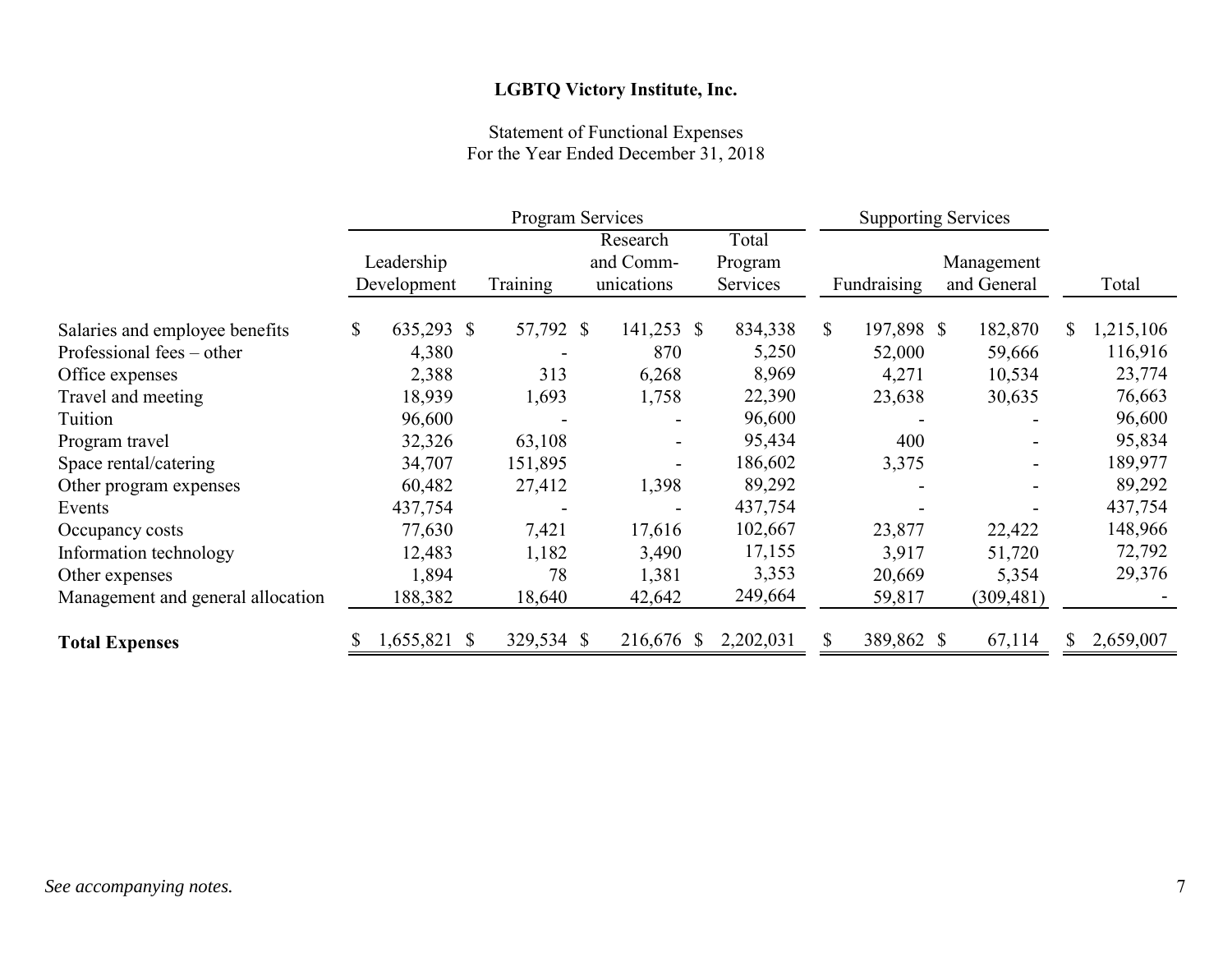# Statements of Cash Flows For the Years Ended December 31, 2019 and 2018

|                                                      |              | 2019      | 2018         |            |  |  |
|------------------------------------------------------|--------------|-----------|--------------|------------|--|--|
| <b>Cash Flows from Operating Activities</b>          |              |           |              |            |  |  |
| Change in net assets                                 | $\mathbb{S}$ | (316,190) | $\mathbb{S}$ | (135, 114) |  |  |
| Adjustments to reconcile change in net assets to net |              |           |              |            |  |  |
| cash (used in) provided by operating activities:     |              |           |              |            |  |  |
| Change in discount on contributions receivable       |              | 1,134     |              |            |  |  |
| Change in operating assets and liabilities:          |              |           |              |            |  |  |
| Decrease (increase) in:                              |              |           |              |            |  |  |
| Accounts receivable                                  |              | 90,000    |              | 7,500      |  |  |
| Contributions receivable                             |              | (180,990) |              | 277,917    |  |  |
| Prepaid expenses                                     |              | 36,845    |              | (36, 845)  |  |  |
| (Decrease) increase in:                              |              |           |              |            |  |  |
| Accounts payable and accrued expenses                |              | (197,661) |              | 166,378    |  |  |
| Due to Victory Fund                                  |              | 105,097   |              | 159,408    |  |  |
| Net cash (used in) provided by operating activities  |              | (461,765) |              | 439,244    |  |  |
| <b>Net (Decrease) Increase in Cash</b>               |              | (461,765) |              | 439,244    |  |  |
| Cash, beginning of year                              |              | 592,706   |              | 153,462    |  |  |
| Cash, end of year                                    | \$           | 130,941   | \$           | 592,706    |  |  |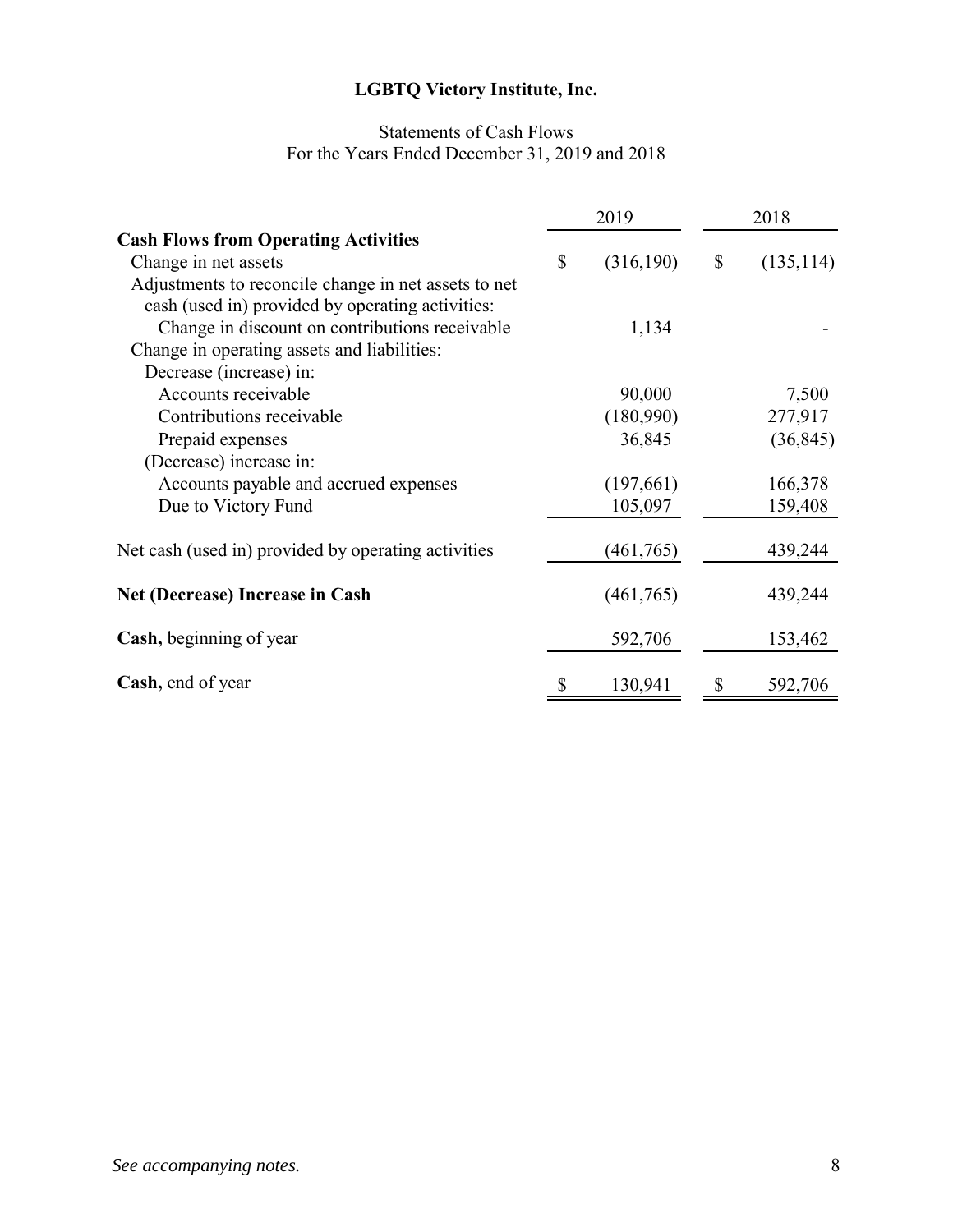Notes to Financial Statements December 31, 2019 and 2018

#### **1. Nature of Operations**

LGBTQ Victory Institute, Inc. ("Victory Institute") (formerly known as the Gay and Lesbian Victory Institute), is a nonpartisan, nonprofit educational organization incorporated in the District of Columbia on March 3, 1993 under Section 501(c)(3) of the Internal Revenue Code (IRC). Victory Institute works to ensure that LGBTQ leaders have the training and resources they need to take on important posts in public, private, and community organizations. Victory Institute provides comprehensive training and education programs focused on connecting and inspiring lesbian, gay, bisexual, and transgender leaders.

Victory Institute's key programs include:

International LGBTQ Leaders Conference – The annual conference for LGBTQ leaders provides a collegial, informative, and friendly environment for networking, leadership development, and discussion for openly LGBTQ public leaders in government, advocacy, politics, and business. Local, state, federal, and international officials gather to exchange ideas and best practices for serving their communities and advancing equality.

Victory Congressional Internship – The Victory Congressional Internship program is a summer internship that matches 12 college students annually with members of the Congressional LGBTQ Equality Caucus, whose 100+ members are committed to achieving full human rights for LGBTQ people. The Congressional interns will have the rare opportunity to work directly with elected leaders and participate at the highest levels of the government. Victory Institute's goal is to expose the interns to the best, most inclusive leaders in public service.

Candidate & Campaign Training and Leadership Summits – Victory Institute's renowned Candidate & Campaign Training provides individuals with the practical and technical skills they need to plan and prepare for candidacy, on a nonpartisan basis, while the Leadership Summits offer out leaders from low and medium-equality states an opportunity to explore public service opportunities in their communities, including public office.

Victory Institute Constituent Engagement – Victory Institute supports and connects a network of LGBTQ elected and appointed officials in the United States and abroad to advance equality by maximizing officials' impact through education, mentoring, leadership development, and sharing best practices. Victory Institute also keeps a record of every out elected leader in the U.S. at www.outforamerica.org.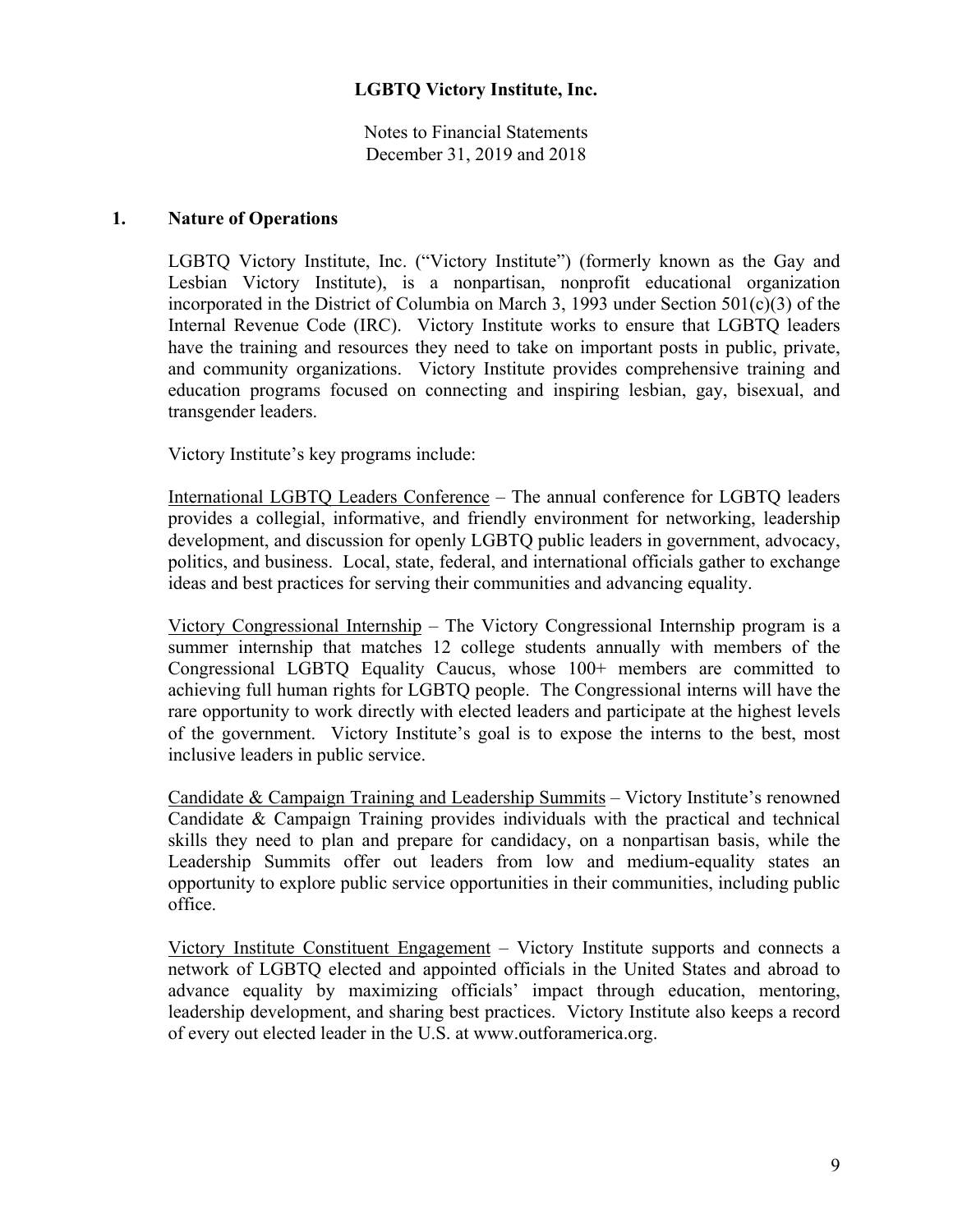Notes to Financial Statements December 31, 2019 and 2018

# **1. Nature of Operations (continued)**

The David Bohnett Leaders Fellowship – The David Bohnett Foundation has teamed with Victory Institute to help it sponsor lesbian, gay, bisexual, and transgender LGBTQ public officials in attending one of the nation's most prestigious mid-career executive development programs—the Senior Executives in State and Local Government program at the Harvard University's Kennedy School of Government.

# **2. Summary of Significant Accounting Policies**

# Basis of Accounting and Presentation

Victory Institute's financial statements are prepared on the accrual basis of accounting. Net assets are reported based on the presence or absence of donor-imposed restrictions.

- *Net Assets Without Donor Restrictions* Net assets available for use in general operations and not subject to donor (or certain grantor) restrictions.
- *Net Assets With Donor Restrictions*  Net assets subject to donor- (or certain grantor-) imposed restrictions. Some donor-imposed restrictions are temporary in nature, such as those that will be met by the passage of time or other events specified by the donor. Other donor-imposed restrictions are perpetual in nature, where the donor stipulates that resources be maintained in perpetuity. Donorimposed restrictions are released when a restriction expires, that is, when the stipulated time has elapsed, when the stipulated purpose for which the resource was restricted has been fulfilled, or both.

# Use of Estimates

The preparation of financial statements in conformity with accounting principles generally accepted in the United States of America requires management to make estimates and assumptions that affect the amounts reported in the financial statements and accompanying notes. Actual results could differ from those estimates.

# Accounts Receivable

Accounts receivable are carried at original invoice amounts, less an estimate made for doubtful receivables based on a review of all outstanding amounts on a monthly basis. Management determines the allowance for doubtful accounts by identifying troubled accounts and by using the historical experience applied to an aging of accounts. Receivables are written off when deemed uncollectible. Recoveries of receivables previously written off are recorded when received.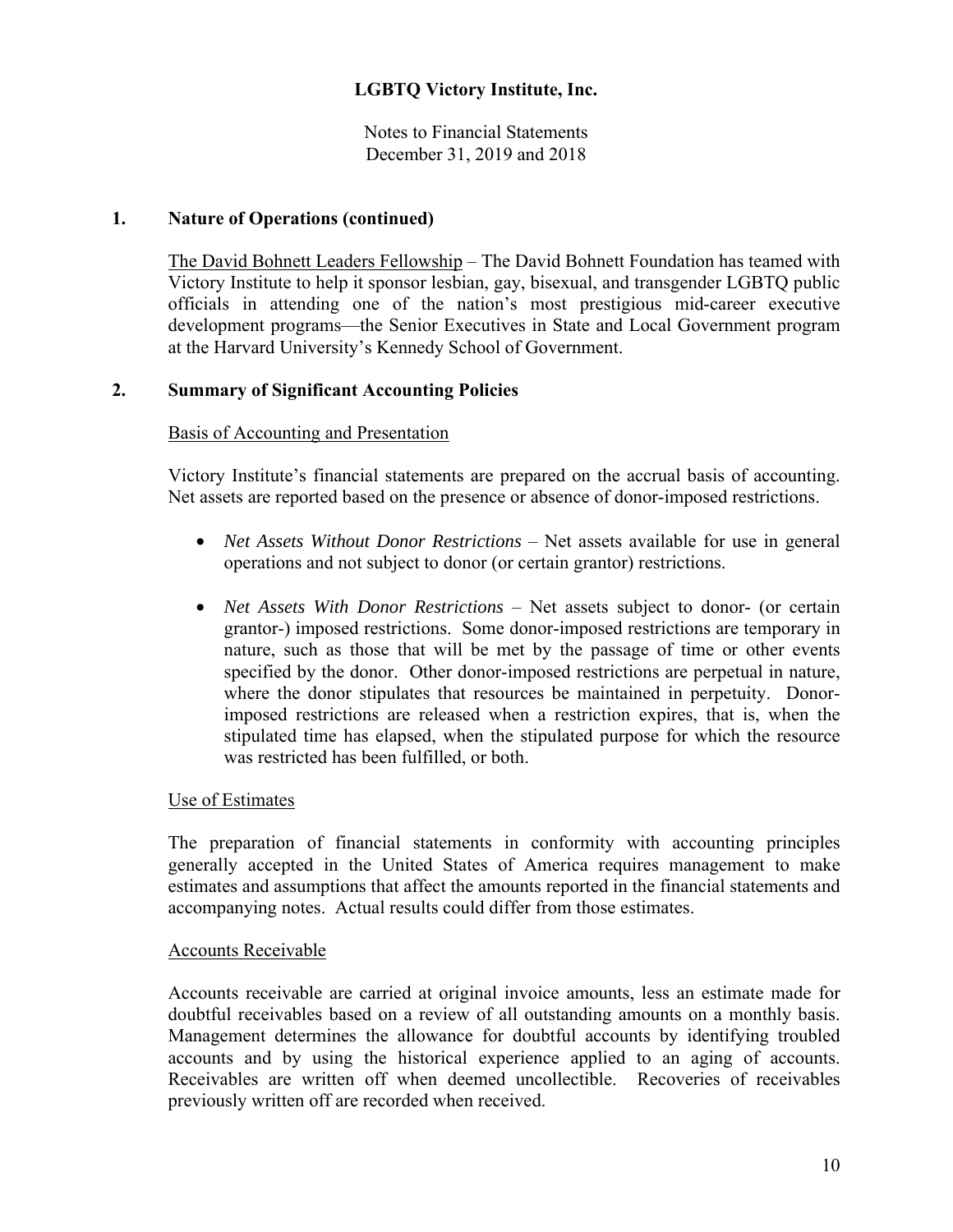Notes to Financial Statements December 31, 2019 and 2018

# **2. Summary of Significant Accounting Policies (continued)**

#### Accounts Receivable (continued)

There is no provision for doubtful accounts based on management's evaluation of the collection of receivables at December 31, 2019 and 2018.

#### Contributions Receivable

Contributions receivable represent unconditional promises to give and are recorded at net realizable value. Contributions due in more than one year are discounted to present value. Contributions receivable are evaluated periodically for collectability based upon evaluation of past loss experience, known or inherent risks, and other factors that could affect collectability. No allowance for doubtful accounts has been recorded at December 31, 2019 and 2018, as management believes that all remaining accounts are deemed to be fully collectible.

#### Property and Equipment

Property and equipment purchased at a cost of \$5,000 or more are capitalized and recorded at acquisition cost. Depreciation is computed using the straight-line method over the estimated useful lives of the assets, which range from three to ten years. Expenditures for repairs and maintenance are expensed as incurred. Upon the retirement or disposal of assets, the cost and accumulated depreciation or amortization are eliminated from the accounts and the resulting gain or loss is included in revenue and support or expenses.

#### Revenue Recognition

Contributions and appeals are recorded as revenue when received, and as grant revenue when awarded. Victory Institute reports contributions as restricted support if they are received with donor stipulations that limit the use of the donated assets. When a donor restriction expires, that is, when a stipulated time restriction ends or purpose restriction is accomplished, net assets with donor restrictions are reclassified to net assets without donor restrictions and reported in the statements of activities as net assets released from restrictions. Net assets with donor restrictions are reported as net assets without donor restrictions if the restrictions are met in the same period as received.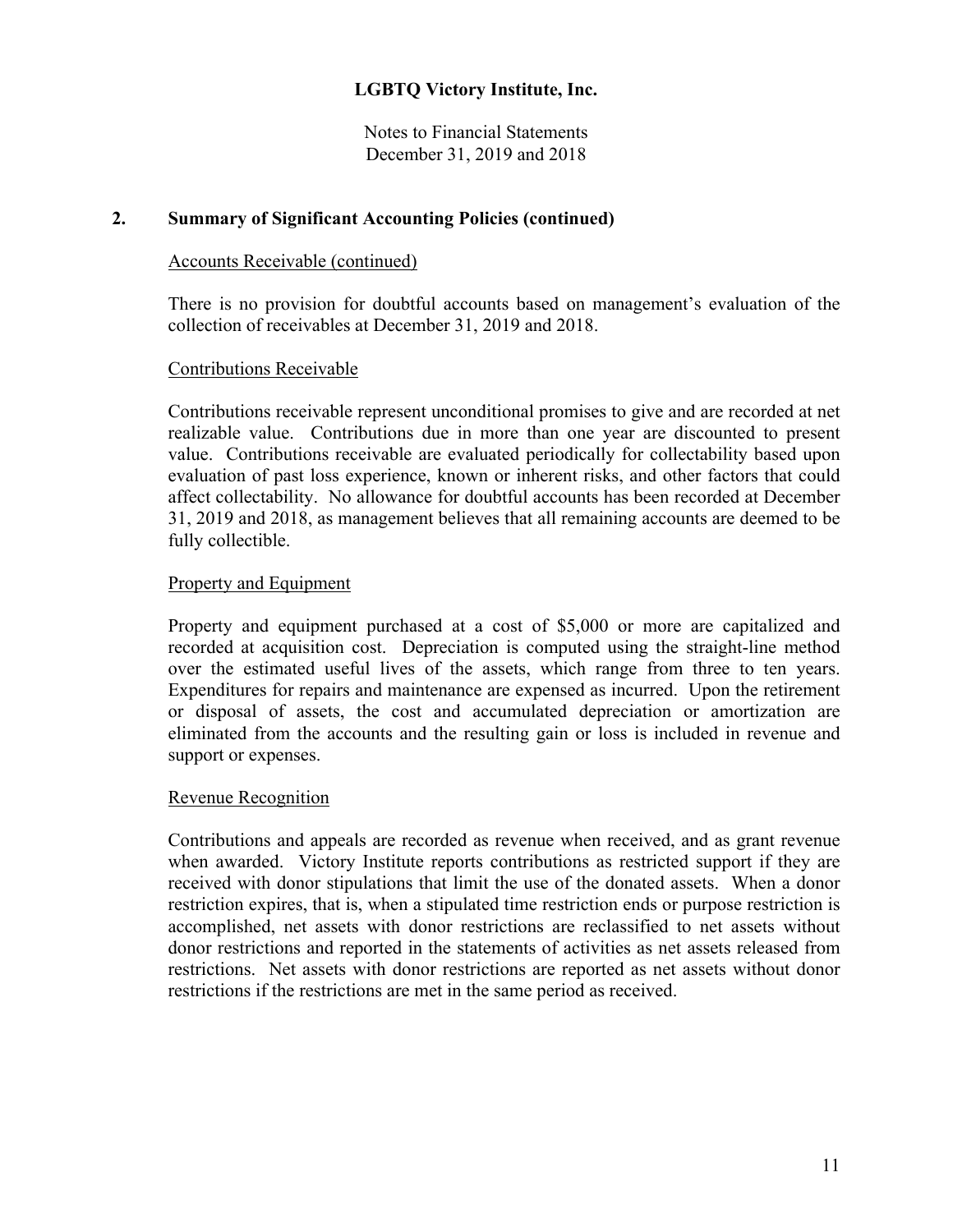Notes to Financial Statements December 31, 2019 and 2018

# **2. Summary of Significant Accounting Policies (continued)**

#### Revenue Recognition (continued)

Revenues from trainings and conferences are recognized at the time the events are held, while any amounts received in advance are deferred until that time.

Revenue from all other sources is recognized when earned.

#### Functional Allocation of Expenses

The costs of program and supporting services activities have been summarized on a functional basis in the statements of activities. The statements of functional expenses present the natural classification detail of expenses by function. Accordingly, certain costs have been allocated among the programs and supporting services benefited.

# Advertising Costs

Advertising costs are expensed as incurred, and approximated \$3,007 and \$1,131 during the years ended December 31, 2019 and 2018, respectively.

#### Subsequent Events

In preparing these financial statements, Victory Institute has evaluated and concluded there were no events or transactions for potential recognition or disclosure through August 11, 2021, the date the financial statements were available to be issued.

# **3. Liquidity and Availability**

Victory Institute has a goal to maintain financial assets, which consist of cash, on hand to meet 60 days of normal operating expenses, which are, on average, approximately \$450,000.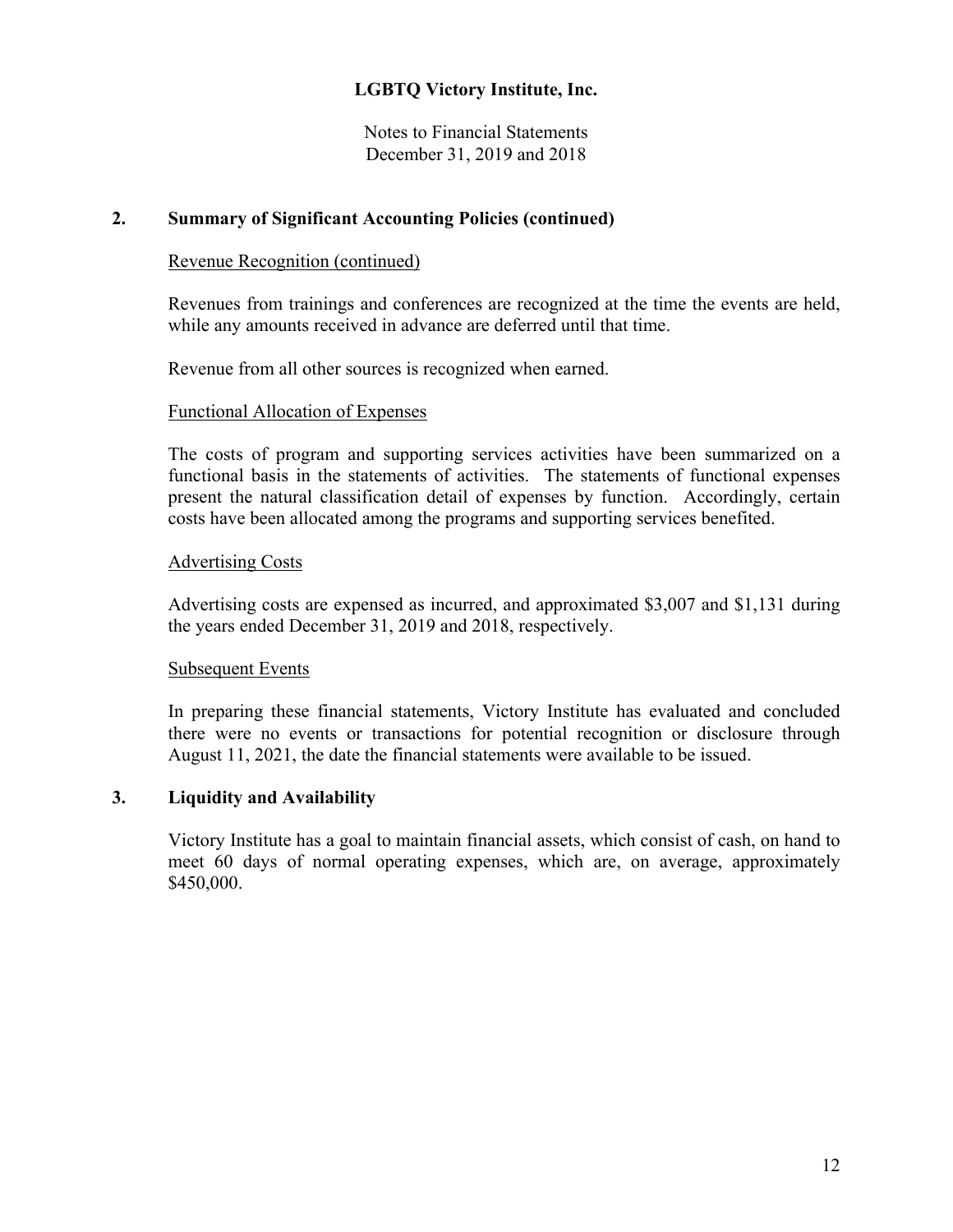Notes to Financial Statements December 31, 2019 and 2018

# **3. Liquidity and Availability (continued)**

Financial assets available for general expenditures, that is, without donor or other restrictions limiting their use, within one year of the balance sheet date, comprise the following at December 31:

|                                          | 2019     | 2018 |          |  |  |
|------------------------------------------|----------|------|----------|--|--|
| Cash                                     | 130,941  |      | 592,706  |  |  |
| Accounts receivable                      |          |      | 90,000   |  |  |
| Contributions receivable                 | 236,274  |      | 56,418   |  |  |
| Less: net assets with donor restrictions | (50,000) |      | (90,000) |  |  |
| Total available for general expenditures | 317,215  |      | 649,124  |  |  |

# **4. Concentration of Credit Risk**

Financial instruments that potentially subject Victory Institute to significant concentrations of credit risk consist of cash. Victory Institute maintains cash deposit and transaction accounts with various financial institutions that, from time to time, may exceed insurable limits under the Federal Deposit Insurance Corporation (FDIC). Victory Institute has not experienced any credit losses on its cash to date as it relates to FDIC insurance limits. Management periodically assesses the financial condition of these financial institutions and believes that the risk of any credit loss is minimal.

# **5. In-Kind Contributions**

Victory Institute receives contributions in the form of donated items and services, which are reflected in the accompanying statements of activities. The contributions consist primarily of conference materials and specialized consulting services. During the years ended December 31, 2019 and 2018, Victory Institute received contributions valued at \$135,630 and \$69,600, respectively.

# **6. Net Assets With Donor Restrictions**

Net assets with donor restrictions were all time restricted at December 31, 2019 and 2018 and totaled \$50,000 and \$90,000, respectively.